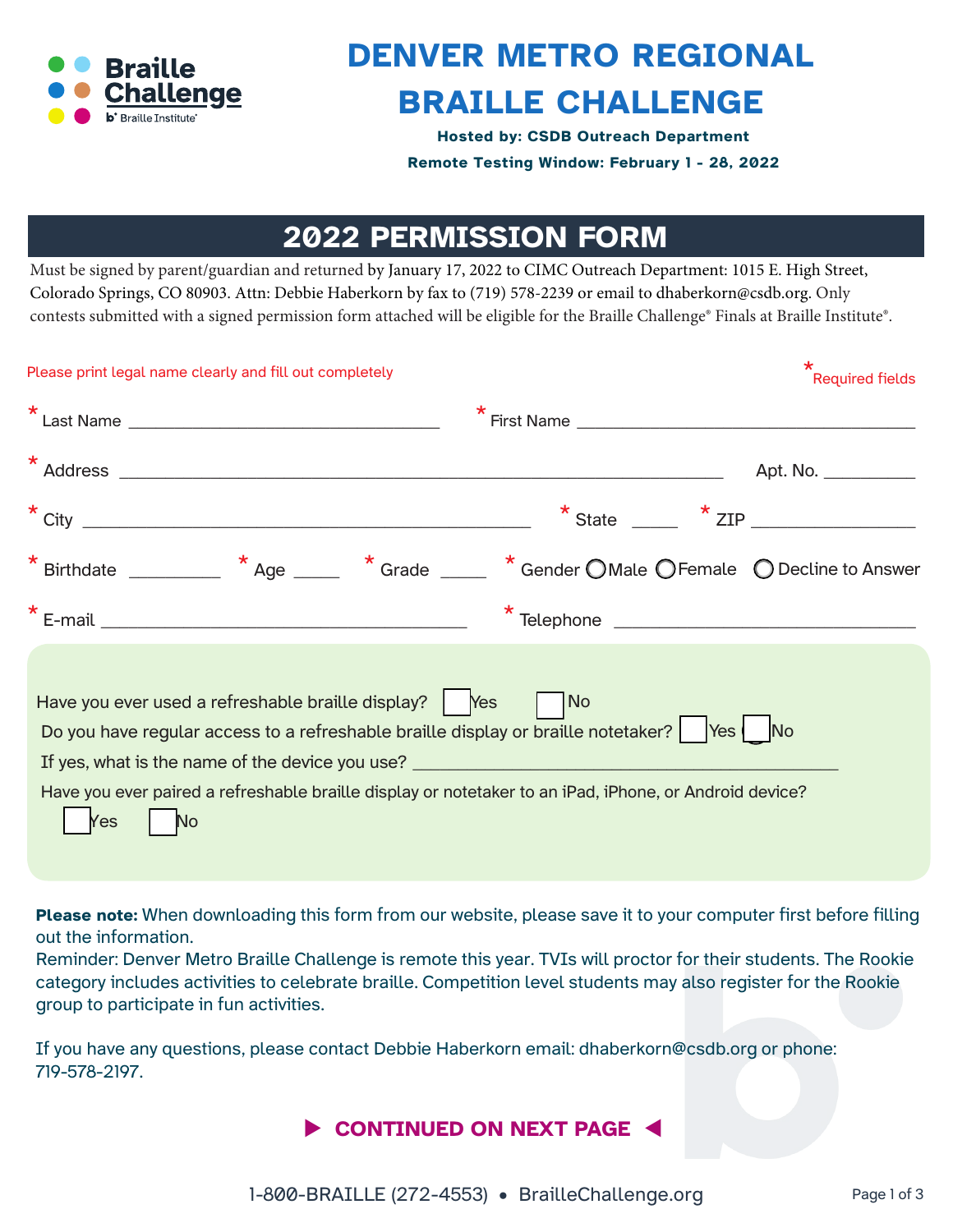

| <b>Remote Proctor Information</b>                                                                                                                                                                                                                       |                                                 |
|---------------------------------------------------------------------------------------------------------------------------------------------------------------------------------------------------------------------------------------------------------|-------------------------------------------------|
| Name of Proctor Name Contract of Proctor Name Contract of Proctor Name Contract of Proctor Name Contract of De                                                                                                                                          |                                                 |
| <b>Proctor's Email</b><br>the control of the control of the control of the control of the control of the control of the control of the control of the control of the control of the control of the control of the control of the control of the control |                                                 |
| Proctor's Phone <b>Contract of the Contract of the Contract of the Contract of Texas and Contract of Texas and Texas and Texas and Texas and Texas and Texas and Texas and Texas and Texas and Texas and Texas and Texas and Tex</b>                    |                                                 |
| Proctor Mailing Address (for testing materials):                                                                                                                                                                                                        | Materials sent in:<br>Print O<br><b>Braille</b> |
|                                                                                                                                                                                                                                                         |                                                 |

## **TO BE COMPLETED BY TEACHER OF THE VISUALLY IMPAIRED** (Please fill out completely)

| Name of Teacher of the Visually Impaired Name of Teacher and Teacher and Teacher and Teacher and Teacher and T |                              |                             |                             |                             |                                 |  |
|----------------------------------------------------------------------------------------------------------------|------------------------------|-----------------------------|-----------------------------|-----------------------------|---------------------------------|--|
|                                                                                                                |                              |                             | Teacher's Phone             |                             |                                 |  |
| Regional Coordinator Name (if applicable)                                                                      |                              |                             |                             |                             |                                 |  |
| Note: all contests are in UEB format only.                                                                     |                              | ◯Rookie                     |                             |                             |                                 |  |
| <b>Student Contest Level:</b><br>(NOT Grade in School)                                                         | $\bigcirc$ App<br>Grades 1-2 | <b>OFresh</b><br>Grades 3-4 | <b>O</b> Soph<br>Grades 5-6 | $\bigcirc$ JV<br>Grades 7-9 | <b>OVarsity</b><br>Grades 10-12 |  |
| ○At Grade Level Or ○Below Grade Level (BGL) *(If Apprentice BGL ○Contracted or ○Uncontracted)                  |                              |                             |                             |                             |                                 |  |

\*Students who take a contest below their academic grade level in school or who take the uncontracted Apprentice contest are not eligible to attend the Finals.

Remember to Keep Calm and Braille On!

1-800-BRAILLE (272-4553) • [BrailleChallenge.org](https://BrailleChallenge.org) Page 2 of 3